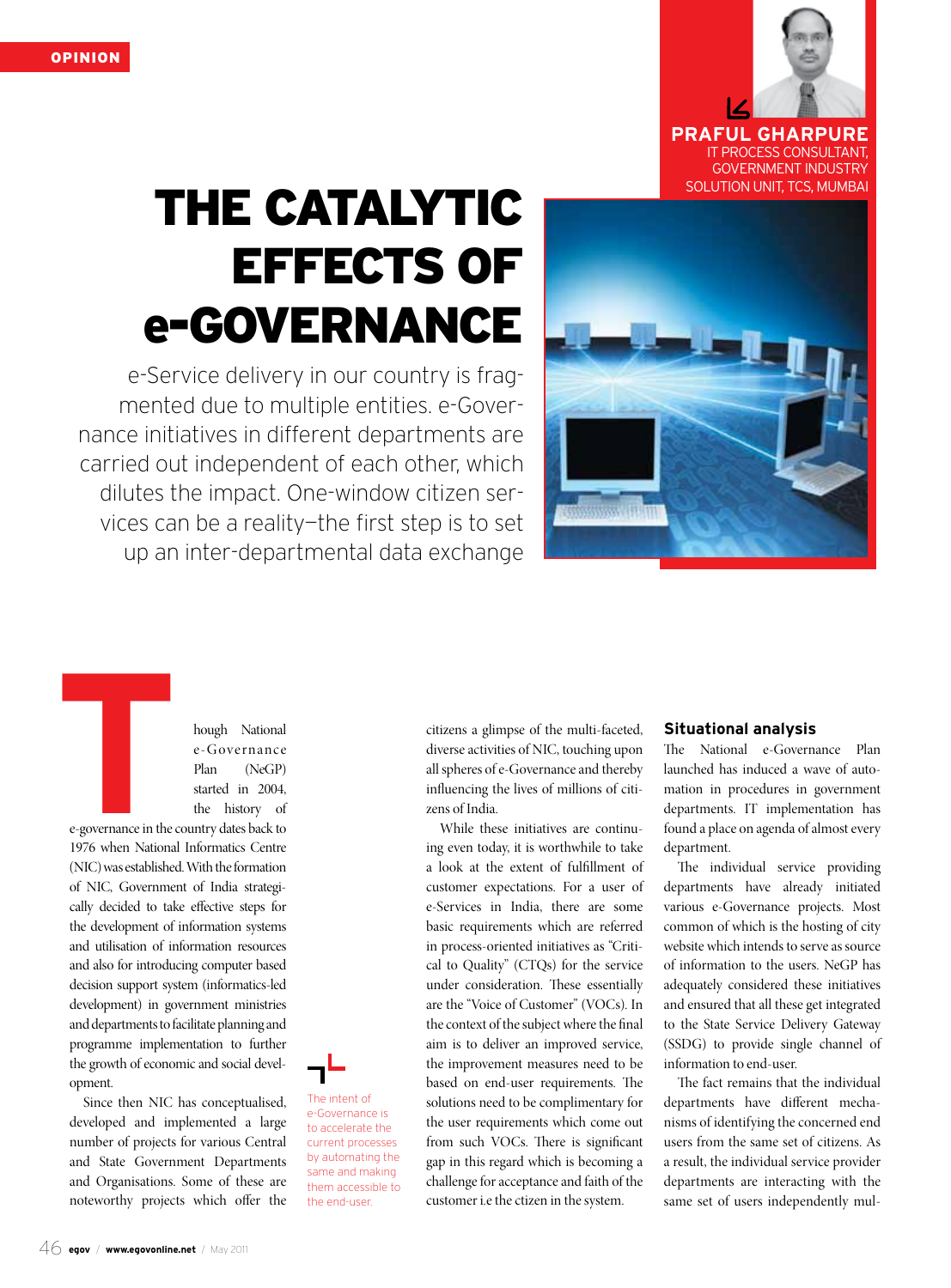tiple times, further the processes followed result in series of rework loops, duplication of efforts and non-value added works.

One of the key aspects missing in all the work so far is the reach of these initiatives to the common man, who is the customer for the services. The fact which stands out is, the service delivery is fragmented with multiple entities as, the e-Governance initiatives in the different departments are carried out independent of each other; as such the impact of the initiatives is diluted for the want of a user-base itself i.e. the citizens who are the customers for the service. For a citizen to avail an electronic service delivery, it takes at least basic steps as outlined in the box adjacent.

These steps are preliminary ones for any electronic service delivery mechanism; additional steps, multi-level authorisation etc are the other complexities which vary from application to application. However for a majority of citizen-centric ones, there is a need for process level reforms with strong backing of automated decision support mechanism to be successful. The basic e-Service process value analysis is described below. It identifies the pitfalls within the delivery mechanism which prevents the end-user from availing the service

# 6 steps for e-service delivery

## **For Citizen**

- Login through website or visit Common Service Centre.
- 2. Fill form, give delivery option-post/self collection
- 3. Provide Documents needed
- 4. Pay required amount

Successful implementations like online rail reservation system has seen noticeable change in user response leading to various effects on other dependent business areas giving tertiary benefits to the people linked to this business. The catalytic effects of successful e-Service delivery initiative at railways has been seen, However there are equal opportunities for such effects through other e-Governance initiatives as well

- 5. Get Receipt and document delivery date
- 6. Collect the document on specified date

#### **For Official**

Thus the process induces a medium of CSCs where the operators are dependent on the centrally hosted IT solutions by the respective departments whose services are extended through these CSCs. In the light of this situation, it is worthwhile to see the potential failure

**Process value analysis**  As per World Bank data in 2008, India had 4.5 internet users per 100 people, with overall users totaling to 51,750,000 which translates to mere 4 percent of the total population. In such scenarios, the extent of success of e-Governance initiatives can be easily gauged. However, government has taken steps to induce the concept of citizen facilitation centers / Citizen Service Centers (CSC) to take the e-Enabled services closer to the masses specially in rural areas.

- 1. Login through website. Go to work list
- 2. Open file, scrutinise details
- 3. Record Noting/comments/ Additional Requirements
- 4. Route file on completed Documentation
- 5. Second level scrutiny
- 6. File approval to clear service delivery

modes of the 6 steps to e-Service delivery described above. The Failure Modes Effects Analysis (FMEA) results are shown in the table.

The above analysis brings out a striking feature that the highest risk of failure (Depicted by Risk Prioritisation Number – RPN) of the process comes from the failure modes like (1) re-works on account of resubmission of documents; (2) no optimisation of documents; (3) need to visit office to close the process; and (4)personal follow-ups.

The Process Value analysis also links the process failure modes to its potential causes outlined in cause & effect diagram depicted in Illustration II below. In some cases there is no apparent cause, it is simply on account of non translation of Voice of Customer in to system requirements.

As mentioned earlier the CTQ – VOC Link is a key to success for any online service delivery initiative. Some of the VOCs are (1) easy access to process information; (2) availability of assistance for document submission; (3) minimal travel / trips to offices; (4) assured cycle time; (5)real time update on status; (6)availability of information on "How to" and "why" etc. requirements to be fulfilled for a service to be delivered; and (7) whom to reach for questions.

For a basic service delivery process on which a common man is dependent, the answers to above requirements are key to the attainment of end-user satisfaction on delivery of service. The above



Causes for Poor End-User Satisfaction.